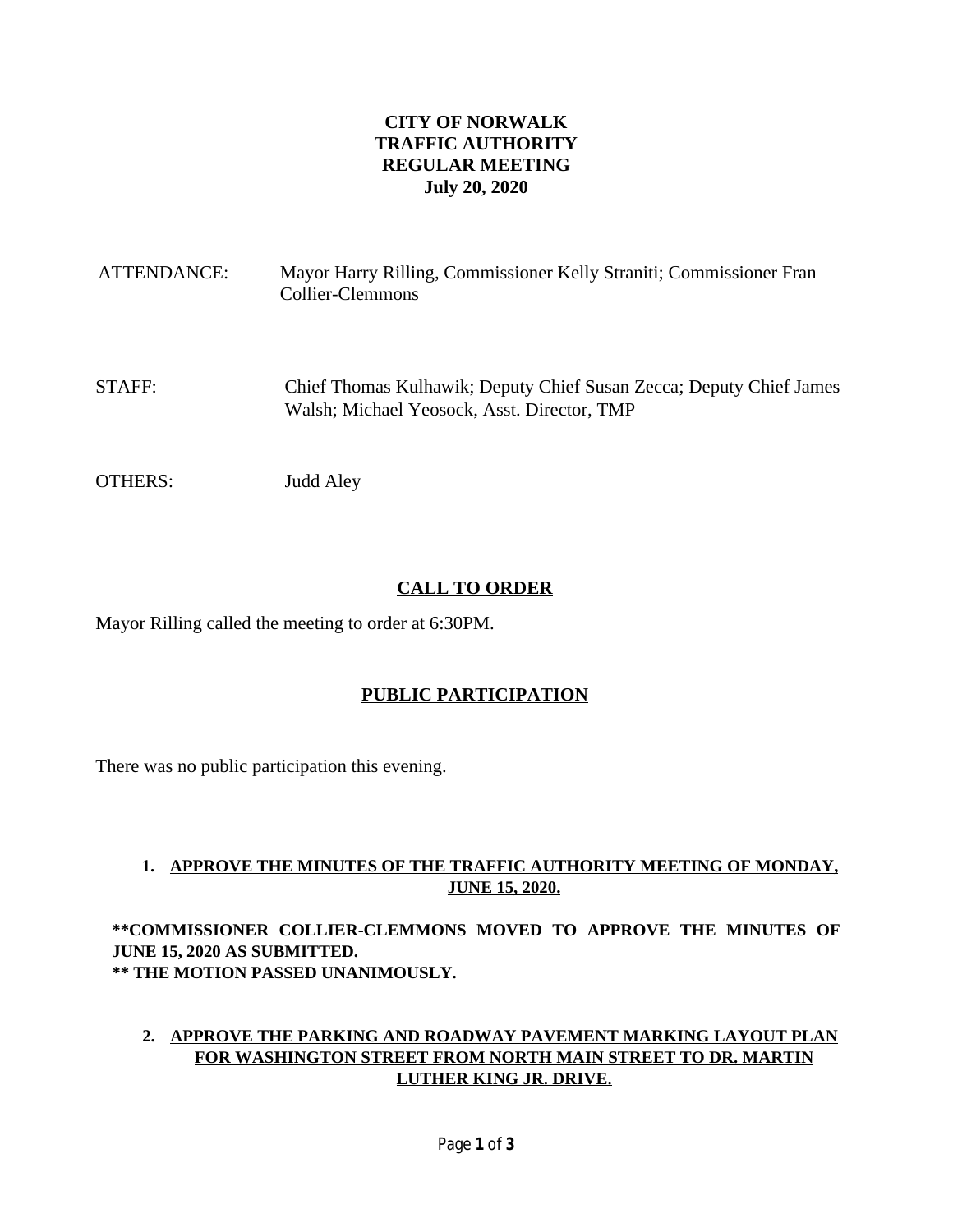Mr. Yeosock said they would like to install 15 parking spaces on the north side of Washington Street between Madison Avenue and Dr. Martin Luther King Drive. He said it will require them to move the center line a bit but the parking spaces are needed especially with the loss of parking spaces on Washington Street for the outdoor dining.

Mr. Aley said the parking is needed and there will be ample room for turning lanes on each end and he thinks it is a great plan. Mayor Rilling said this was discussed before but he thought there was going to be an indentation in front of 50 Washington Street. Mr. Yeosock said that there is a LOCIP project coming up next which will include crosswalks across Washington Street, and we were trying to do the two projects in conjunction but there is a need for parking now so we wanted to accelerate the parking. Mayor Rilling said he is concerned about the loss of the one lane as well as the merged lane.

Commissioner Collier-Clemmons said she is concerned especially since a backup occurs already with two lanes in front of the post office going from Martin Luther King Drive to North Main Street, and the one lane of traffic where the 15 parking spaces are being proposed is very narrow so the extra lane is needed for people trying to get in and out of their cars.

Commissioner Straniti asked if it would be possible to look at installing 12 parking spaces rather than 15 to allow for extra space to merge. Mr. Yeosock said "yes" that can be an option.

Mayor Rilling requested a revised plan be brought back to the Traffic Authority.

### **\*\*COMMISSIONER COLLIER-CLEMMONS MOVED TO TABLE THE PARKING AND ROADWAY PAVEMENT MARKING LAYOUT PLAN FOR WASHINGTON STREET FROM NORTH MAIN STREET TO DR. MARTIN LUTHER KING JR. DRIVE UNTIL A REVISED PLAN IS SUBMITTED.**

# **\*\* THE MOTION PASSED UNANIMOUSLY.**

# **3. APPROVE THE REMOVAL OF PARKING ON THE WEST SIDE OF SUMMITT AVENUE FROM CEDAR STREET TO GOLDEN HILL STREET AND ON THE EAST SIDE OF THE STREET FROM INTERSECTION WITH CEDAR STREET SOUTH TO 20' SOUTH OF THE DRIVEWAY TO CEDAR CREST AS SHOWN ON THE PLAN .**

Mr. Yeosock said that new sidewalks were installed so people can no longer park their cars on the sidewalk and the street is too narrow to support parking on both sides of the street and would like to define one side of the street for parking. He said almost all the cars park on the east side of the street so we would like to take the parking off of the west side of the street. Mayor Rilling asked if the residents have adequate off street parking available. Mr. Yeosock said "yes" most do and there should be enough parking available on the street to support the parking on one side. Mayor Rilling asked if the residents have been notified. Mr. Yeosock said "no" but that it has been discussed at several of the Golden Hill Association meetings. Mayor Rilling requested that the residents be notified.